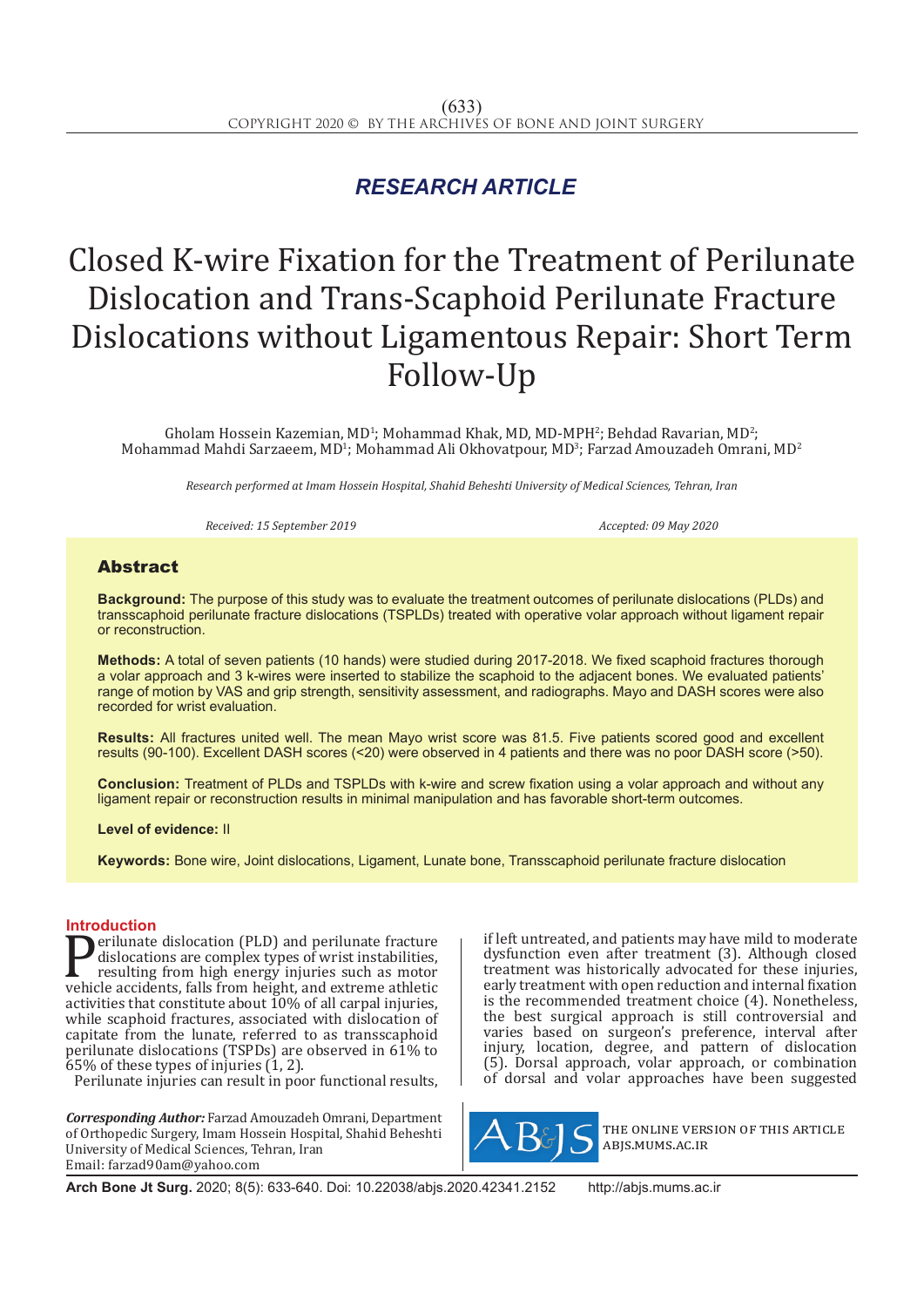in different studies; and recently minimally invasive methods of screw fixation under fluoroscopic guidance or arthroscopic assistance have been introduced (6-10).

Although open reduction and internal fixation methods allow for direct anatomic reduction and appropriate fixation of most injured components, it has several complications such as inevitable soft tissue, cartilage, tendon, ligament, and vascular injuries, carpal instability and traumatic arthritis, while evaluation of osteochondral and ligamentous lesions is also difficult that may result in imperfect carpal reduction and residual instability (5, 11, 12). In spite of discussions about different surgical approaches, we believe that individualized approach for different groups of patients can guide us to the best management for each patients. As TSPD is generally a rare condition, reporting new cases can help surgeons on a better treatment choice. Thus, in this study, we aimed to evaluate patients with PLDs and TSPLD, treated with operative volar approach without ligament repair and reconstruction, and assess the short-term results in these patients.

#### **Materials and Methods**

In a 1.5-year period (January 2017 - June 2018), 15 patients with wrist injuries were diagnosed and treated in orthopedic service at Imam Hossein hospital, Tehran, Iran. The injury was as follows in fifteen patients:

- Seven people with unilateral and eight with bilateral injuries;

- Including 8 PLDs and 15 TSPLDs;

Three patients were excluded due to associated injuries (including ankle fracture, radius fracture, elbow dislocation and 2 phalangeal fractures) and 5 patients were excluded from the study as they did not agree to participate in this study or refused clinical and radiological follow-up evaluations.

Finally, 7 patients with 6 TSPLDs and 4 PLDs signed the written informed consent for their participation in this study and completed the follow-ups. The study protocol was approved by the Medical Ethics Committee of Shahid Beheshti University of Medical Sciences (#:IR.SBMU. REC.1396.005).

All cases were diagnosed at the time of their first visit by radiographic assessment (standard anteroposterior and lateral plain radiography of wrist joint). All patients were treated with closed reduction and splinting under adequate sedation within the first 24-48 hours, the time spent on primary stabilization of multiple trauma patients resulted in up to a maximum of 42 hours' delay, followed by elective surgical intervention within 3 days; all closed reductions were successful. All operations were performed by one orthopedic hand surgeon. Two patients including three wrists revealed signs of carpal tunnel syndrome at the time of initial evaluation, all resolved after successful closed reduction. All injuries were closed without fractures of capitate or triquetrum. Herzberg et al. (13) classified perilunate dislocations and fracture-dislocations into two stages. In stage I injuries lunate stays in place under the radius articular surface and capitate displaces either dorsally or volarly with respect to lunate. While, in stage II injuries lunate

K-WIRE FIXATION OF PERILUNATE AND TRANS-SCAPHOID PERILUNATE FRACTURE DISLOCATION

dislocates dorsally or volarly, which is subdivided into stages IIA and IIB when scaphoid is rotated less than 90 and more than 90 degrees respectively. In this study, according to classification of Herzberg et al for PLDs and fracture-dislocation, all cases were classified as stage II, and in TSPLDs, scaphoid fracture was involved the proximal third in two and scaphoid waist in four patients. Clinical and radiological assessments of patients are summarized in [Table 1].

*Surgical Technique*  were conducted under general anesthesia, and all patients received prophylactic antibiotic before surgery. The arm was prepped and draped on the hand table with the patient in supine position; pneumatic brachial tourniquet was fastened. A volar approach was used with internal fixation of scaphoid fracture with Herbert screw. The incision was centered over the scaphoid's tubercle and curved distally in to the base of thenar eminence; the flexor carpi radialis was exposed and retracted ulnarly; the radial artery was protected; the dorsal sheath of flexor carpi radialis was incised longitudinally; and pericapsular fat was divided; the anterior capsule of wrist was incised longitudinally to display the anterior surface of scaphoid. Fibrin and clots were removed from the fracture surface and after exposing the distal fragment of the scaphoid and the capitate head by traction on the hand, the proximal fragment was pushed dorsally and the distal fragment was pulled volarly. The fracture was then reduced and the scaphoid fracture was fixed with a screw (Herbert: Zimmer, Inc). For intercarpal fixation in patients with SLD or TSPLD, we fixed the scaphoid bone to the lunate via a single 1mm k-wire; secondly, after the confirmation of the alignment between lunate and radius under fluoroscopy, we achieved the desired alignment between lunate and triquetrum by lunotriquetral joint fixation with the second 1mm k-wire. Finally, we used the same sized k-wire to stabilize the scaphocapitate joint [Figure 1]. We performed all the mentioned steps under fluoroscopic guidance. No ligamentous repair or reconstruction was required. After inserting the wire into the wrist bone, one end of each wire was placed outside the skin so that it could be removed easily in the future. Finally, the skin was closed as routine. For pure perilunate dislocation, the same pinning technique was applied under fluoroscopy without any open surgical ligamentous repair. Then the wrist was immobilized with long arm cast for 8.8 weeks (Min 7 and Max 11 weeks). The k-wires and splint were removed afterwards; physiotherapy of the wrist with gentle movements started, and heavy manual activities were avoided for at least three months.

#### *Assessments*

Outcome was assessed for each patient on the last followup visit at mean of 11.7 months after surgery (Min: 9 and Max: 15). For the objective assessment of range of motion, grip strength, and sensitivity assessment, radiographs were evaluated by the orthopedic specialist. Wrist range of motion was measured using a goniometer according to the American Medical Associations guidelines;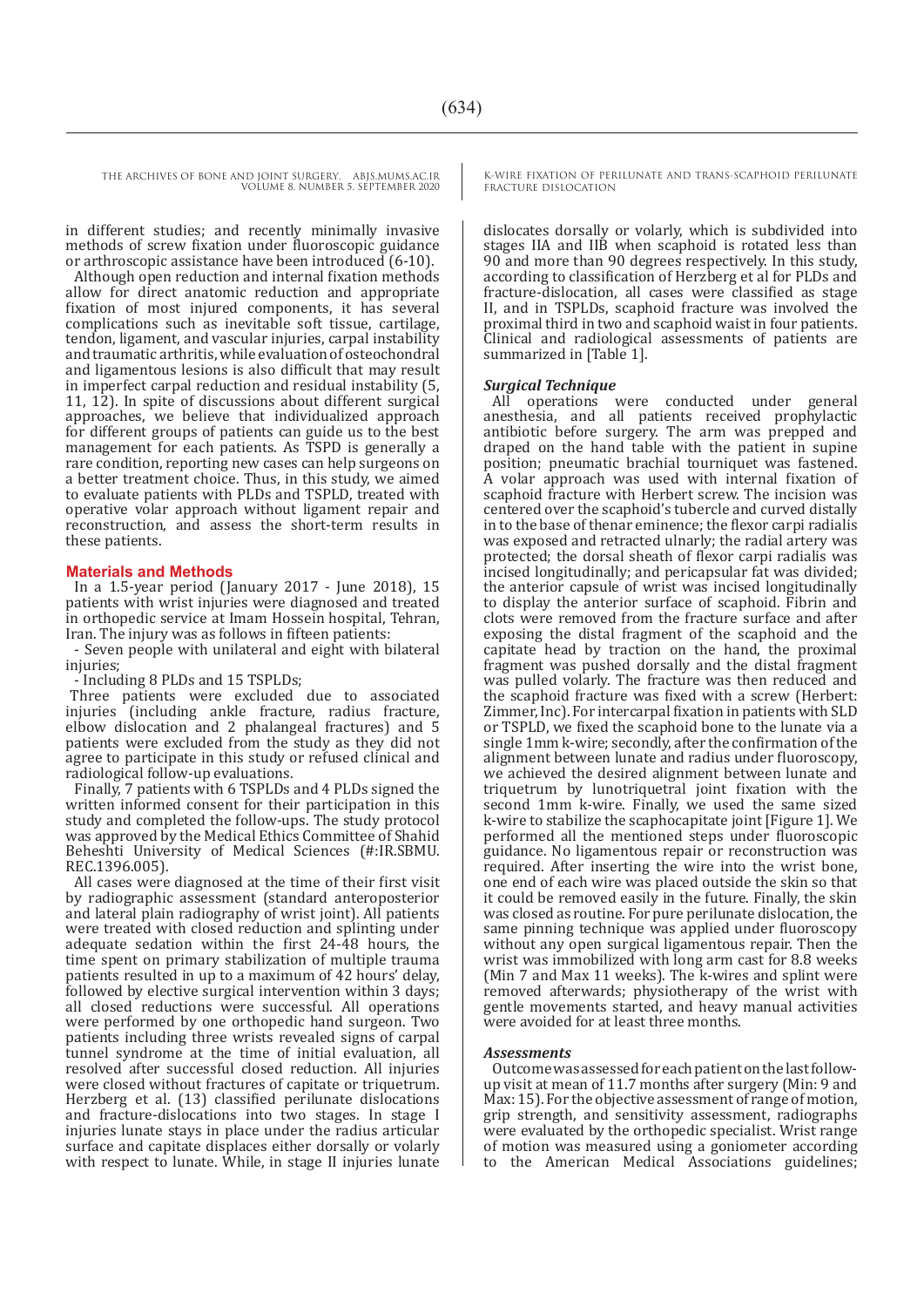sensitivity assessment by two-point discrimination, and grip strength by Jamar dynamometer according to values for age and sex.

Subjective assessments were performed by a 10-point Visual Analogue Scale (VAS) (1 indicated no pain and complete satisfaction, while 10 indicated the worst pain and complete dissatisfaction). The patients were also asked about the pain they experienced using their hand for daily activities.

Radiologic evaluation consisted of scapholunate angle, radiolunate angle, capitolunate angle, carpal height ratio, and size of scapholunate gap. These assessments were recorded in absolute degrees in bilateral cases and K-WIRE FIXATION OF PERILUNATE AND TRANS-SCAPHOID PERILUNATE FRACTURE DISLOCATION

percentage of value for the contra-extremity in unilateral cases, immediately after surgery and on final follow-up.

The patients were also evaluated by two orthopedic scores used for wrist evaluation including Mayo wrist score and disabilities of the arm, shoulder and hand (DASH) score (14). The Mayo wrist score was evaluated for overall functional recovery, interpreted as excellent (90-100), good (80-90), satisfactory (60-80), and poor if below 60. The DASH scores were interpreted as excellent  $\left( < 20 \right)$  and poor  $\left( > 50 \right)$ .

Results were presented by mean and standard deviation (SD) as well as minimum and maximum values. Statistical analyses for radiological evaluation were

| Table 1. Clinical and radiological characteristics of patients |                  |                |               |                        |          |                        |                                         |                            |                                    |                             |                                        |                                   |
|----------------------------------------------------------------|------------------|----------------|---------------|------------------------|----------|------------------------|-----------------------------------------|----------------------------|------------------------------------|-----------------------------|----------------------------------------|-----------------------------------|
| No of<br>case                                                  | No of<br>patient | Wrist          | Age<br>(year) | Occupation             | Cause    | Associated<br>Fracture | Injury                                  | Herzberg<br>Classification | Time to close<br>reduction<br>(hr) | Treatment                   | Length of<br>immobilization<br>(weeks) | Length of<br>follow-up<br>(month) |
| $\,1\,$                                                        | $\mathbf{1}$     | $\mathbf{L}^*$ | 24            | Factory<br>worker      | Fall     | Scaphoid               | Drorsal<br>PLFD                         | $\rm II$                   | 8                                  | Herbert<br>Screw+K-<br>wire | 9                                      | 12                                |
| $\sqrt{2}$                                                     | $\sqrt{2}$       | $\mathrm{L}^*$ | $20\,$        | College<br>Student     | Accident | $\operatorname{non}$   | Dorsal<br>PLD                           | $\rm II$                   | $10\,$                             | K-wire                      | $\sqrt{ }$                             | $\overline{9}$                    |
| $\sqrt{3}$                                                     | $\mathbf{3}$     | $\mathbf{R}^*$ | 35            | Office job             | Fall     | Scaphoid               | Drorsal<br>PLFD                         | $\rm II$                   | 30                                 | Herbert<br>Screw+K-<br>wire | 11                                     | 14                                |
| $\,4\,$                                                        | $\sqrt{3}$       | $\mathbf L$    | 35            | Office job             | Fall     | $\operatorname{non}$   | Dorsal<br>PLD                           | $\rm II$                   | 30                                 | K-wire                      | $\, 8$                                 | 14                                |
| $\mathbf 5$                                                    | $\overline{4}$   | $\mathrm{L}^*$ | 23            | Construction<br>worker | Fall     | Scaphoid               | Drorsal<br>PLFD                         | $\rm II$                   | 42                                 | Herbert<br>Screw+K-<br>wire | 9                                      | 15                                |
| $\sqrt{6}$                                                     | $\sqrt{5}$       | $\mathbf{R}^*$ | $30\,$        | Factory<br>worker      | Fall     | $\operatorname{non}$   | Dorsal<br>PLD                           | $\rm II$                   | 18                                 | K-wire                      | $\sqrt{ }$                             | 12                                |
| $\sqrt{ }$                                                     | 5                | $\mathbf L$    | $30\,$        | Factory<br>worker      | Fall     | Scaphoid               | Drorsal<br>$\ensuremath{\mathsf{PLFD}}$ | $\rm II$                   | $18\,$                             | Herbert<br>Screw+K-<br>wire | $10\,$                                 | 12                                |
| $\, 8$                                                         | $\sqrt{6}$       | $\mathbf{L}^*$ | 44            | laborer                | Fall     | Scaphoid               | Drorsal<br>PLFD                         | $\rm II$                   | 28                                 | Herbert<br>Screw+K-<br>wire | $11\,$                                 | $\,9$                             |
| $\,9$                                                          | $\sqrt{ }$       | $\mathbf{R}^*$ | 22            | Student                | Sport    | Scaphoid               | Drorsal<br>PLFD                         | $\rm II$                   | $20\,$                             | Herbert<br>Screw+K-<br>wire | 9                                      | 10                                |
| 10                                                             | $\sqrt{7}$       | L              | 22            | Student                | Sport    | non                    | Dorsal<br>PLD                           | $\rm II$                   | 20                                 | K-wire                      | $\sqrt{7}$                             | $10\,$                            |

\*dominant hand; MVA: Motor Vehicle Accident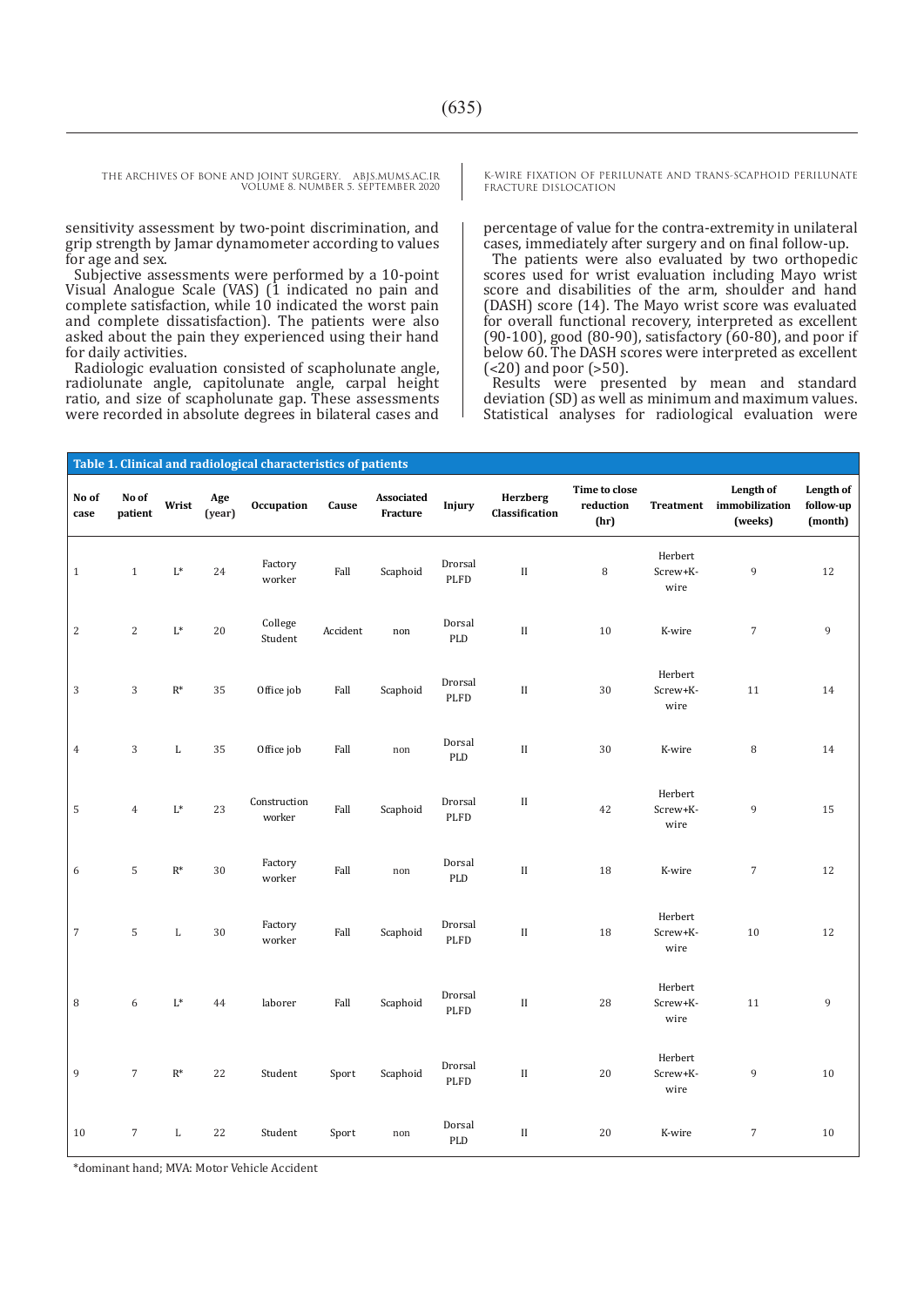

**Figure 1. AP and Lateral wrist radiograph of patients Number 6 after surgery. Intercarpal fixation is performed in scapholunate, lunotriquetral and scaphocapitate joints without ligamentous repair.**

performed using Student's paired t-test. *P-value<0.05* was considered as statistically significant.

#### **Results**

#### *Participants' characteristics*

Injuries were unilateral in 4 patients and bilateral in 3 (all on the dominant hand). Among the three participants with bilateral injuries, the cause was falling from altitude in form of sport injury (Bungee jumping) or labor injury. Three people suffered unilateral wrist injuries due to motorcycle accident or falling from height.

K-WIRE FIXATION OF PERILUNATE AND TRANS-SCAPHOID PERILUNATE FRACTURE DISLOCATION

All patients were men with mean age of 28 years (range: 20-44 years). Of 7 patients, 4 were manual workers and 3 were holding office jobs. The mean follow-up time was 11.7 months (range: 9-15 months). Injuries occurred due to motor vehicle accidents in 1 patient and falling from height in 6 patients among which one was port injury during bungee jumping.

#### *Subjective Assessments*

All patients expressed on final follow up that they were satisfied with the surgical outcome; one patient complained of pain for light daily activities and others indicated satisfactory pain relief. The mean pain score based on VAS was 2.1 at rest (range: 1-4) and 2.8 with stress (range: 1-6). All patients were able to return to their previous jobs, 5 without any restrictions and 2 with certain restrictions, able to do only lighter activities.

#### *Objective Assessments*

With a mean follow-up of 12 months (range: 9-15), the mean healing time of scaphoid fractures was 11.3 weeks (range: 8-14 weeks). The mean combined wrist flexionextension arc was  $115.5^{\circ}$  (range:  $100-135^{\circ}$ ) for all injured wrists, unilateral cases showed 87% of the contralateral wrist. The mean flexion-extension arc of the contralateral wrists was  $135^{\circ}$  (128-148<sup>°</sup>). The mean combined supination and pronation was  $160^\circ$  (range:  $135-175^\circ$ ) for all injured wrists and unilateral cases showed 90% of contralateral wrists (mean of  $160^{\circ}$  for contralateral wrist, range: 150-185°). Follow-up radiographs and range of motion of two patients are provided in Figures 2 and 3.

The mean grip strength on Jamar dynamometer was 30.9 kg. The patients achieved an average of 85% grip strength of the uninjured side for unilateral cases and 83% for bilateral



**Figure 2. Post-Operative follow-up radiographs of patient Number 4 and his final range of motion.**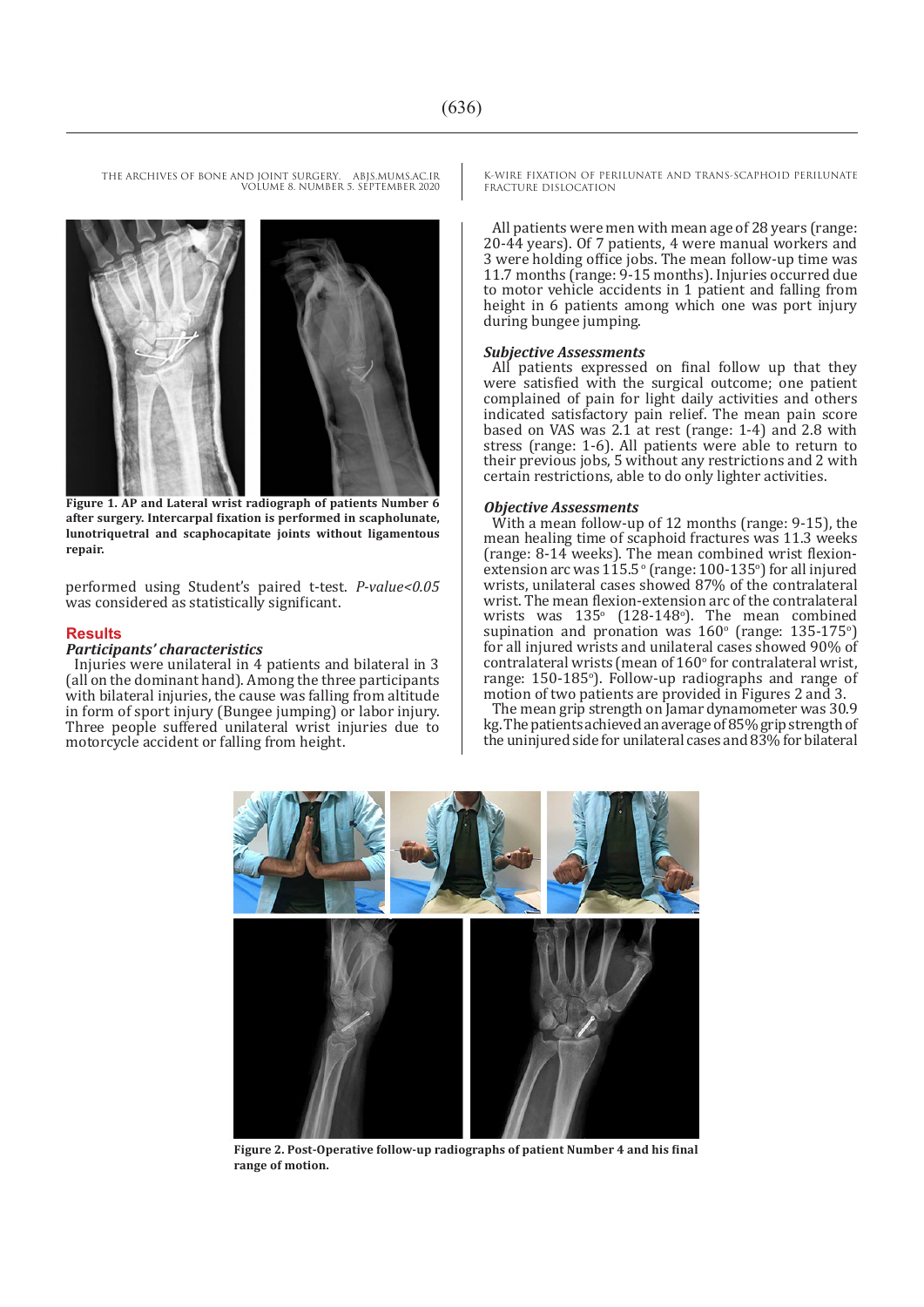cases for sex and age matched scores of dynamometer. The two-point discrimination was normal in all cases. Clinical characteristics of the patients and examinations of our series are summarized in [Tables 1; 2].

#### *Radiologic Evaluation*

The final follow up radiographs were compared with

K-WIRE FIXATION OF PERILUNATE AND TRANS-SCAPHOID PERILUNATE FRACTURE DISLOCATION

initial post-surgical radiographs [Table 3]. Although the mean revised carpal height ratio decreased on final follow-up, it was not statistically significant; also there was no significant difference between scapholunate, radiolunate, and capitolunate angles and the increased scapholunate gap on final follow-up was not significantly different from the initial assessment.



**Figure 3. Post-Operative follow-up radiographs of patient Number 1 and his final range of motion.**

| Table 2. Functional outcomes of patients |                          |                                             |                                                   |                                 |                                   |                   |  |  |
|------------------------------------------|--------------------------|---------------------------------------------|---------------------------------------------------|---------------------------------|-----------------------------------|-------------------|--|--|
| No of case                               | <b>VAS Score</b>         | flexion-extension arc<br>(% Contralateral)* | <b>Supination-Pronation</b><br>(% contralateral)* | Grip strength,<br>$kg(\%)^{**}$ | <b>Mayo Wrist</b><br><b>Score</b> | <b>DASH Score</b> |  |  |
|                                          |                          | 125(90%)                                    | 165(90%)                                          | 32.8(89%)                       | 95                                | 6.7               |  |  |
| 2                                        |                          | 135(92%)                                    | 175(94%)                                          | 33.2(93%)                       | 95                                | 4.2               |  |  |
| 3                                        | 3                        | 105                                         | 160                                               | 29.1(80%)                       | 75                                | 23.3              |  |  |
| 4                                        | 2                        | 113                                         | 168                                               | 31.2(83%)                       | 75                                | 23.3              |  |  |
| 5                                        | 3                        | 120(88%)                                    | 155(89%)                                          | 30.3(85%)                       | 70                                | 31.7              |  |  |
| 6                                        |                          | 118                                         | 160                                               | 31.6(86%)                       | 90                                | 10.3              |  |  |
| 7                                        | $\overline{\mathcal{L}}$ | 105                                         | 150                                               | 30.9(84%)                       | 85                                | 10.3              |  |  |
| 8                                        | 4                        | 100(78%)                                    | 130(87%)                                          | 28.1(74%)                       | 65                                | 34.2              |  |  |
| 9                                        | $\overline{\mathcal{L}}$ | 110                                         | 163                                               | 31.8(85%)                       | 80                                | 18.3              |  |  |
| 10                                       | $\overline{\mathcal{L}}$ | 120                                         | 172                                               | 30.7(80%)                       | 85                                | 18.3              |  |  |

\* Percent of contralateral in unilateral cases;\*\* percent of contralateral hand for unilateral cases and percent of matched scores for age and sex for bilateral cases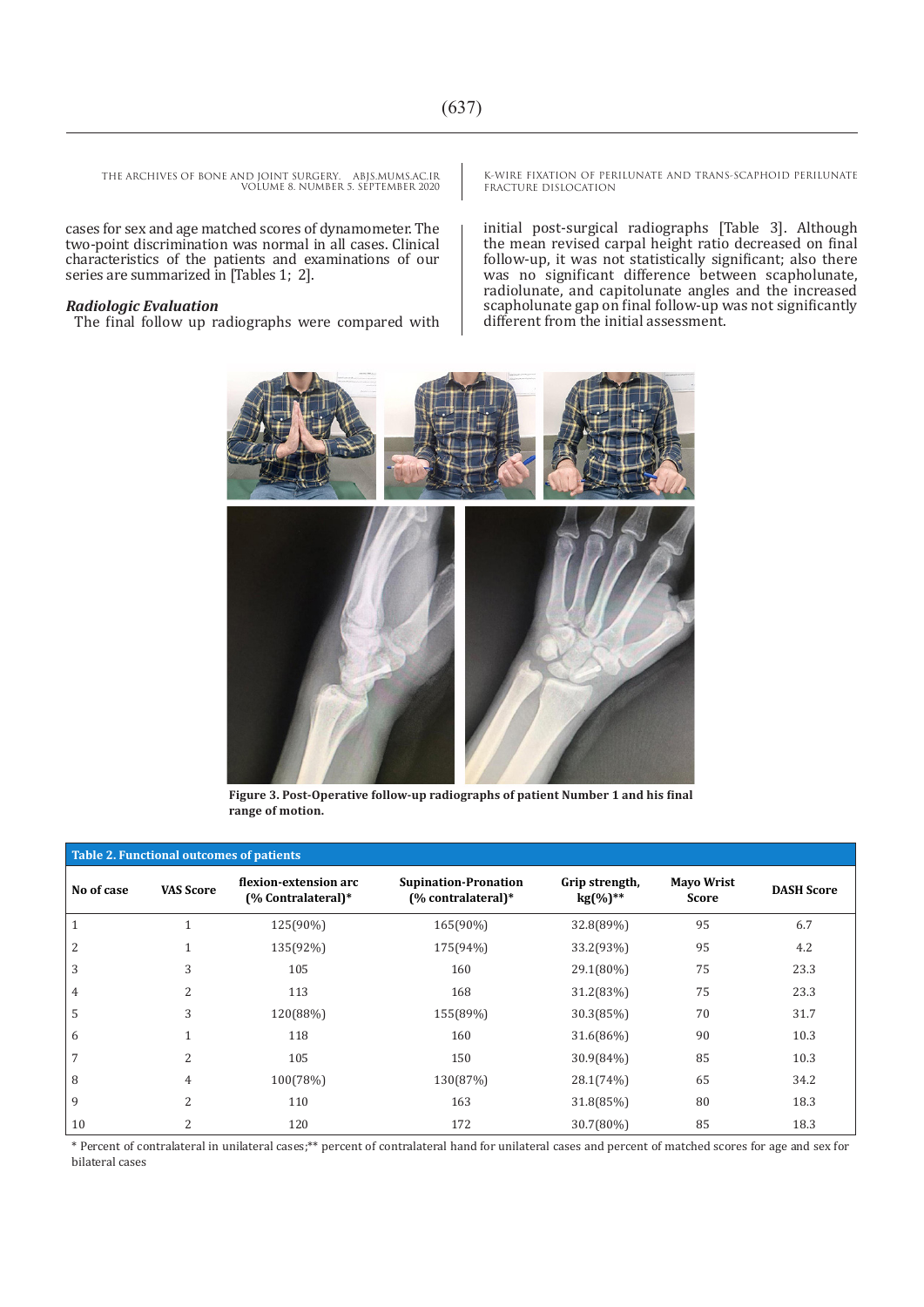K-WIRE FIXATION OF PERILUNATE AND TRANS-SCAPHOID PERILUNATE FRACTURE DISLOCATION

| Table 3. Comparison of post-surgical and the last follow-up radiological indices |                                  |                 |        |  |  |  |
|----------------------------------------------------------------------------------|----------------------------------|-----------------|--------|--|--|--|
|                                                                                  | <b>Immediately after surgery</b> | Last follow-up  | Pvalue |  |  |  |
| Revised Carpal Height Ratio(o)                                                   | $1.49 \pm 0.2$                   | $1.46 \pm 0.1$  | 0.12   |  |  |  |
| Scapholunate Gap(mm)                                                             | $1.43 \pm 0.35$                  | $1.61 \pm 0.43$ | 0.09   |  |  |  |
| Scapholunate angle(o)                                                            | $50.3 \pm 6.8$                   | $52.2 \pm 7.4$  | 0.57   |  |  |  |
| Capitolunate angle(o)                                                            | $11.3 \pm 3.4$                   | $10.4 + 4.1$    | 0.39   |  |  |  |
| Radiolunate angle(o)                                                             | $7.2 + 7.5$                      | $7.1 \pm 8.3$   | 0.73   |  |  |  |

#### *Outcome Scores*

The mean Mayo wrist score was 81.5 (range: 65-95) with excellent results in two patients, good results in three patients, and satisfactory results in two patients. The mean DASH score was 18.06 with excellent results in four patients and >20 in three patients, while there was no poor DASH score (>50) among patients.

#### *Complications*

There were no malunion and all the fractures united. None of the patients had radiographic evidence of early arthritis. One patient had carpal tunnel symptom. No other complications like pin tract infection and avascular necrosis of scaphoid or lunate were detected during our follow-up period. No patient required any additional surgery, except k-wire removal.

#### **Discussion**

PLDs and TSPLDs are uncommon injuries with high rate of treatment failure and poor surgical outcome with difficult diagnosis, classification, and treatment; however, treatment algorithm has progressed for these injuries and different methods of open reduction with single or combined methods and various types of fixation, closed reduction with percutaneous pinning, and arthroscopic evaluation have been proposed  $(5)$ . Although open reduction with internal fixation has become the gold standard treatment for perilunate injuries, Stanbury et al. stated in a review article that comparison of the results of different approaches was not possible due to the lack of sufficient prospective randomized trials (15). We believe that the reason of unclear ideal surgical approach and controversies on different approaches is the fact that there is no ideal surgical approach for all patients and the decision for surgical approaches is largely dictated by the individual surgeon's experiences. The authors of this article believe that the key to a good clinical result in treatment of perilunate dislocation or fracture dislocation is not only restoration of proper alignment of carpal bones, but also, maintenance of this restoration and individualized approaches based on injury's severity and pattern, mechanism of injury, and the extent of bone, ligament, and cartilage damage can result in best surgical outcome.

In this study we reported a series of PLDs and TSPLDs treated with volar approach with k-wire fixation and without ligament repair and reconstruction. Temporary carpal fixation with k-wires is necessary for successful

ligament healing. Some have suggested that ligament repair for treatment of TSPLDs is not necessary and adequate healing of perilunate ligaments can be achieved even without direct ligament repair, especially if carpal alignment is restored and maintained (16). Knoll et al. assessed the importance of ligament repair by dorsal approach for screw fixation of scaphoid and confirmed that their technique did not adversely affect the outcome, but, could not lead to a better wrist function (6). However, operative treatment is important because untreated dislocations lead to poor results including post traumatic arthritis, decreased range of motion, and chronic carpal tunnel syndrome. Also, abnormal carpal mechanism can decrease function and lead to arthritis, but we believe that open procedure with minimum manipulation of the joint structure and avoiding extra procedures can lead to proper alignment and maintenance of carpal bone alignment (17). Park et al. stated that adequate stabilization of acute scapholunate or lunotriquetral ligament injuries can be obtained by an accurate reduction and pinning with no effort to repair the torn ligaments (18). Adkinson et al. also suggested that the maintenance of an anatomic position is sufficient to restore perilunate ligamentous integrity without individual ligament repair (19). In fact, ligament structures of the joints are generally believed to heal adequately when properly approximated and protected for sufficient time. This concept can also be applied to perilunate injuries.

In our study volar approach was used by surgeon's preference and the results showed favorable outcomes with no cases of malunion, no radiographic evidence of early arthritis, and no complications like pin tract infection and avascular necrosis of scaphoid or lunate or any requirement of additional surgery, except k-wire. Volar approach is believed to allow control over the median nerve and carpal tunnel decompression, visualize damage to perilunate dislocation, easier reduction of the fractured scaphoid, access to distal scaphoid fracture, better exposure of carpus, and easier repositioning of perilunate dislocation (5, 12, 20). Malovic et al. also commented that advantages of volar approach include decreased adhesion to flexor compared to extensor tendons, using dorsal approach and lower incidence of avascular necrosis (21). In line with the above-mentioned reports our results showed the appropriateness of volar approach with minimal complications.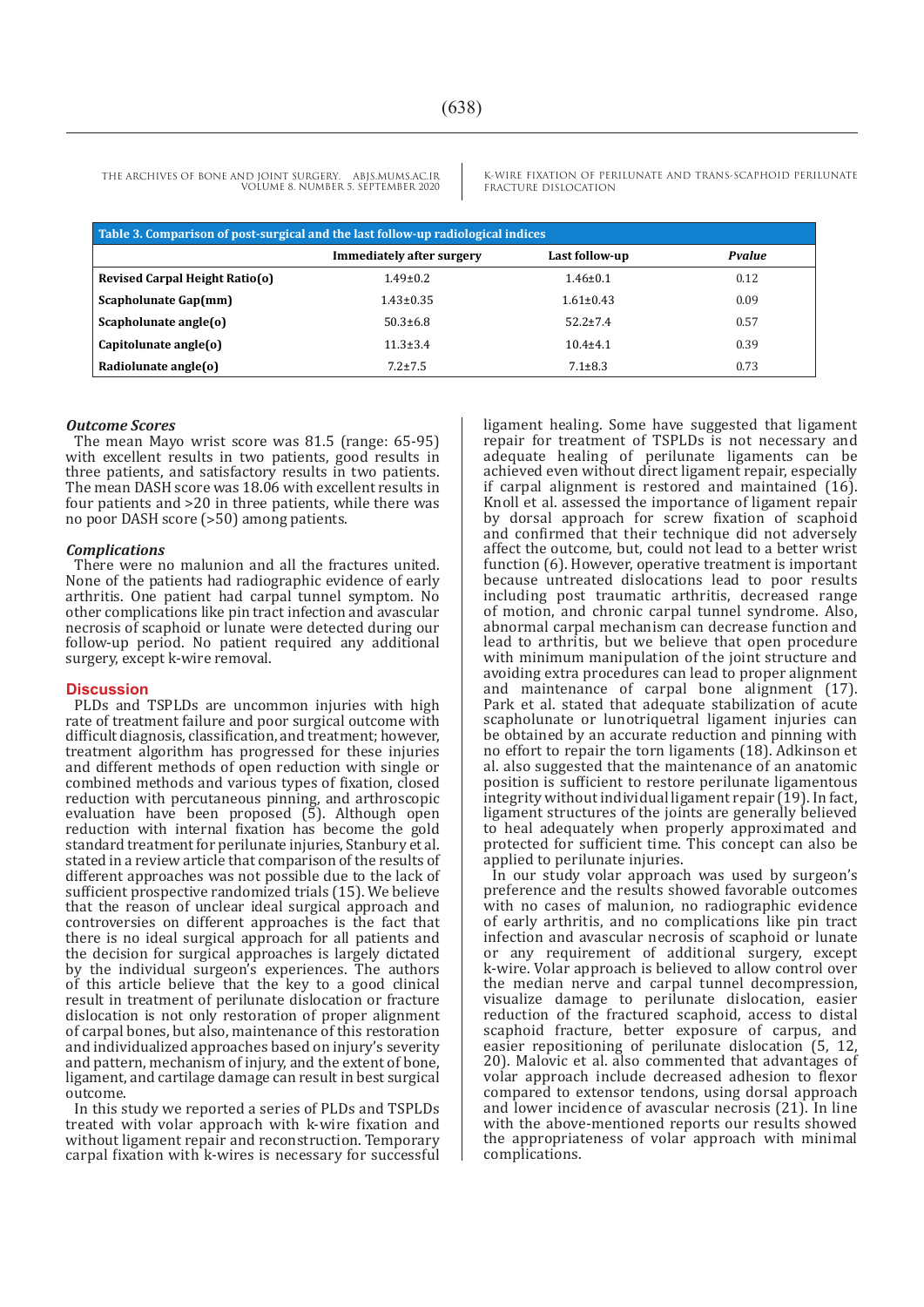In this study, we assessed the wrist range of motion of patients both subjectively and objectively, in line with Kremer et al. who stated that clinical results based on outcome scores are not necessarily correlated with the patients' individual perception of disability and the best tool to measure this important information is the DASH questionnaire (4). Another remarkable finding in this study is that three (out of seven) patients suffered bilateral injury due to a fall from height; nevertheless, bilateral TSPLDs and PLDs are extremely rare as stated before (22, 23). However, as a referral center in the country, we encountered this high rate of bilateral injuries most probably due to fear of mismanagement in the stellate centers (24). Fortunately, all patients managed to return to a satisfactory level of activity in daily living during our one-year follow-up. The mean Mayo wrist score in our study was 81.5 (range: 65-95) with excellent results in two patients, good results in three patients, and satisfactory results in two patients. The mean DASH score in our study was 18.06 with excellent results in four patients and >20 in three patients, but there was no poor DASH score (˃50) among patients. Malovic et al. reported 43 cases undergoing volar approach with screw fixation for scaphoid fractures via guidewire and temporary k-wires used for fixation and reported a mean Mayo wrist score of 87 with all patients returning to their previous jobs (21). In the present study, as well, all patients returned to their previous job, five without any restrictions and two with certain restrictions, able to do only lighter activities. The mean wrist extensionflexion was 85% of contralateral wrist and grip strength was 87% of contralateral at final follow-up in our report, which was higher than that reported by Malovic et al. (75%) (21). The Mayo wrist scores of the present study was even higher than the study by Wong et al. who used a minimally invasive management for TSPDs (mean Mayo K-WIRE FIXATION OF PERILUNATE AND TRANS-SCAPHOID PERILUNATE FRACTURE DISLOCATION

score of 80 with three excellent and two poor results) (9). Although less invasive methods are believed to have better results for management of PLDs or TSPLDs (10, 18), we believe that all perilunate injuries cannot be managed by one general approach.

The limitations of current study include lack of longerterm follow-up, absence of comparison of the results (with other procedures with and without ligament repair or with other patients), and nonrandomized patients' selection.

A prospective cohort of procedures and longer-term follow-up can assure the results.

Based on this report, the treatment of PLDs and TSPLDs with k-wire and Herbert screw fixation using a volar approach without any ligament repair or reconstruction and minimum manipulation and no extra procedures can have favorable short-term subjective, objective and radiological results and minimal complications.

Gholam Hossein Kazemian MD1

Mohammad Khak MD MD-MPH<sup>2</sup>

Behdad Ravarian MD<sup>2</sup>

Mohammad Mahdi Sarzaeem MD<sup>1</sup>

Mohammad Ali Okhovatpour MD<sup>3</sup>

Farzad Amouzadeh Omrani MD<sup>2</sup>

1 Department of Orthopedic Surgery, Imam Hossein Hospital, Shahid Beheshti University of Medical Sciences, Tehran, Iran

2 Department of Orthopedic Surgery, Guilan University of Medical Sciences, Rasht, Iran

3 Department of Orthopedic Surgery, Taleghani Hospital, Shahid Beheshti University of Medical Sciences, Tehran, Iran

### **References**

- 1. Bain GI, Pallapati S, Eng K. Translunate perilunate injuries—a spectrum of this uncommon injury. Journal of wrist surgery. 2013; 2(1):63.
- 2. Herzberg G, Forissier D. Acute dorsal trans-scaphoid perilunate fracture-dislocations: medium-term results. Journal of Hand Surgery. 2002; 27(6):498-502.
- 3. Sauder DJ, Athwal GS, Faber KJ, Roth JH. Perilunate injuries. Orthopedic Clinics of North America. 2007; 38(2):279-88.
- 4. Kremer T, Wendt M, Riedel K, Sauerbier M, Germann G, Bickert B. Open reduction for perilunate injuries clinical outcome and patient satisfaction. The Journal of hand surgery. 2010; 35(10):1599-606.
- 5. Cheung JP, Tang CY, Fung BK. Current management of acute scaphoid fractures: a review. Hong Kong Med J. 2014; 20(1):52-8.
- 6. Knoll VD, Allan C, Trumble TE. Trans-scaphoid perilunate fracture dislocations: results of screw

fixation of the scaphoid and lunotriquetral repair with a dorsal approach. The Journal of hand surgery. 2005; 30(6):1145-e1.

- 7. Polsky MB, Kozin SH, Porter ST, Thoder JJ. Scaphoid fractures: dorsal versus volar approach. Orthopedics. 2002; 25(8):817-9.
- 8. Lutz M, Arora R, Kammerlander C, Gabl M, Pechlaner S. Stabilization of perilunate and transscaphoid perilunate fracture-dislocations via a combined palmar and dorsal approach. Operative Orthopadie und Traumatologie. 2009; 21(4-5):442-58.
- 9. Wong TC, Ip FK. Minimally invasive management of trans-scaphoid perilunate fracture-dislocations. Hand Surgery. 2008; 13(03):159-65.
- 10.Jeon IH, Kim HJ, Min WK, Cho HS, Kim PT. arthroscopically assisted percutaneous fixation for trans-scaphoid perilunate fracture dislocation. Journal of Hand Surgery (European Volume). 2010;